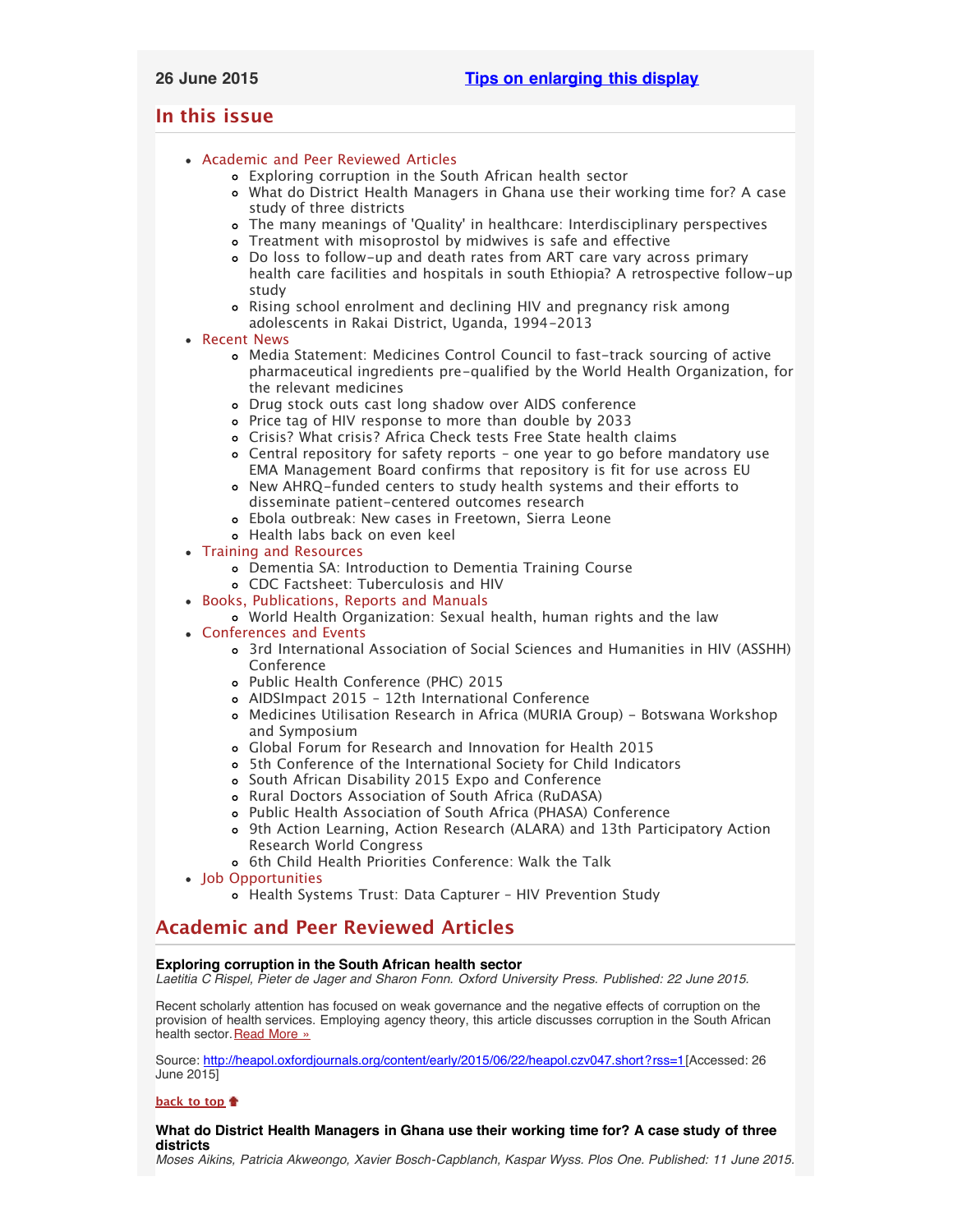Ineffective district health management potentially impacts on health system performance and service delivery. However, little is known about district health managing practices and time allocation in resource-constrained health systems... [Read More »](http://journals.plos.org/plosone/article?id=10.1371/journal.pone.0130633)

Source: <http://journals.plos.org/plosone/article?id=10.1371/journal.pone.0130633>[Accessed: 26 June 2015]

#### **[back to top](#page-0-3)**

## <span id="page-1-0"></span>**The many meanings of 'Quality' in healthcare: Interdisciplinary perspectives**

*Series Editor: Deborah Swinglehurst. BioMed Central. Published: 23 April 2015.*

A series of papers discussing the complexity of notions of quality in healthcare from different perspectives... Read More »

Source: <http://www.biomedcentral.com/series/QualityinHealthcare>[Accessed: 26 June 2015]

#### **[back to top](#page-0-3)**

#### <span id="page-1-1"></span>**Treatment with misoprostol by midwives is safe and effective**

*Ahmed M Badawy, Aboubakr M Elnashar. The Lancet. Published: 26 March 2015.*

Incomplete abortion is defined as the presence of retained products of conception with no well-defined gestation sac. It is a potentially life-threatening condition that without well-timed and proper treatment can lead to severe complications such as haemorrhagic shock, sepsis, and death. [Read More »](http://www.hst.org.za/publications/treatment-misoprostol-midwives-safe-and-effective)

Source: [http://www.thelancet.com/journals/lancet/article/PIIS0140-6736\(14\)62287-X/fulltext\[](http://www.thelancet.com/journals/lancet/article/PIIS0140-6736(14)62287-X/fulltext)Accessed: 26 June 2015]

#### **[back to top](#page-0-3)**

#### <span id="page-1-2"></span>**Do loss to follow-up and death rates from ART care vary across primary health care facilities and hospitals in south Ethiopia? A retrospective follow-up study**

*Teshome W, Belayneh M, Moges M, Mekonnen E, Endrias M, Ayele S, Misganaw T, Shiferaw M, Tesema T. HIV/AIDS – Research & Palliative Care. Published: 28 May 2015.*

Decentralization and task shifting has significantly improved access to antiretroviral therapy (ART). Many studies conducted to determine the attrition rate in Ethiopia have not compared attrition rates between hospitals and health centers in a relatively recent cohort of patients... [Read More »](http://www.dovepress.com/do-loss-to-follow-up-and-death-rates-from-art-care-vary-across-primary-peer-reviewed-article-HIV)

Source: [http://www.dovepress.com/do-loss-to-follow-up-and-death-rates-from-art-care-vary-across-primary](http://www.dovepress.com/do-loss-to-follow-up-and-death-rates-from-art-care-vary-across-primary-peer-reviewed-article-HIV)[peer-reviewed-article-HIV\[](http://www.dovepress.com/do-loss-to-follow-up-and-death-rates-from-art-care-vary-across-primary-peer-reviewed-article-HIV)Accessed: 26 June 2015]

### **[back to top](#page-0-3)**

### <span id="page-1-3"></span>**Rising school enrolment and declining HIV and pregnancy risk among adolescents in Rakai District, Uganda, 1994-2013**

*John S. Santelli, Sanyukta Mathur, Xiaoyu Song, Tzu Jung Huang, Ying Wei, Tom Lutalo, Fred Nalugoda, Ron Gray, David Serwadda. Global Social Welfare. Published: 8 May 2015.*

Poverty, family stability, and social policies influence the ability of adolescents to attend school. Likewise, being enrolled in school may shape an adolescent's risk for HIV and pregnancy. [Read More »](http://download.springer.com/static/pdf/116/art%253A10.1007%252Fs40609-015-0029-x.pdf?originUrl=http%3A%2F%2Flink.springer.com%2Farticle%2F10.1007%2Fs40609-015-0029-x&token2=exp=1435157433~acl=%2Fstatic%2Fpdf%2F116%2Fart%25253A10.1007%25252Fs40609-015-0029-x.pdf%3ForiginUrl%3Dhttp%253A%252F%252Flink.springer.com%252Farticle%252F10.1007%252Fs40609-015-0029-x*~hmac=846025ed289503f49321f2b8a19d3709197e50972e74f2fe3f4ffb5216c4379d)

Source: [http://download.springer.com/static/pdf/116/\[](http://download.springer.com/static/pdf/116/art%253A10.1007%252Fs40609-015-0029-x.pdf?originUrl=http%3A%2F%2Flink.springer.com%2Farticle%2F10.1007%2Fs40609-015-0029-x&token2=exp=1435157433~acl=%2Fstatic%2Fpdf%2F116%2Fart%25253A10.1007%25252Fs40609-015-0029-x.pdf%3ForiginUrl%3Dhttp%253A%252F%252Flink.springer.com%252Farticle%252F10.1007%252Fs40609-015-0029-x*~hmac=846025ed289503f49321f2b8a19d3709197e50972e74f2fe3f4ffb5216c4379d)Accessed: 26 June 2015]

**[back to top](#page-0-3)**

# <span id="page-1-4"></span>**Recent News**

<span id="page-1-5"></span>**Media Statement: Medicines Control Council to fast-track sourcing of active pharmaceutical ingredients pre-qualified by the World Health Organization, for the relevant medicines** *GCIS. Published: 10 June 2015.*

During the meeting held with executives from a number of pharmaceutical companies on Friday 5 June 2015, the Minister of Health Dr Aaron Motsoaledi was informed that the pharmaceutical industry are experiencing problems supplying various medicines to both the private and public sectors. [Read More »](http://www.hst.org.za/news/media-statement-medicines-control-council-fast-track-sourcing-active-pharmaceutical-ingredients)

Source: [http://www.hst.org.za/news/media-statement-medicines-control-council-fast-track-sourcing-active](http://www.hst.org.za/news/media-statement-medicines-control-council-fast-track-sourcing-active-pharmaceutical-ingredients)[pharmaceutical-ingredients\[](http://www.hst.org.za/news/media-statement-medicines-control-council-fast-track-sourcing-active-pharmaceutical-ingredients)Accessed: 26 June 2015]

## **[back to top](#page-0-3)**

<span id="page-1-6"></span>**Drug stock outs cast long shadow over AIDS conference** *Health-e News. Published: 15 June 2015.*

With more than one in 10 health facilities nationally reporting a drug stock out in the last nine months, this year's SA AIDS Conference may have been more about what's missing than what's been done in the country's HIV programme...[Read More »](http://www.health-e.org.za/2015/06/15/drug-stock-outs-case-long-shadow-over-aids-conference/)

Source: [http://www.health-e.org.za/2015/06/15/drug-stock-outs-case-long-shadow-over-aids](http://www.health-e.org.za/2015/06/15/drug-stock-outs-case-long-shadow-over-aids-conference/)[conference/\[](http://www.health-e.org.za/2015/06/15/drug-stock-outs-case-long-shadow-over-aids-conference/)Accessed: 26 June 2015]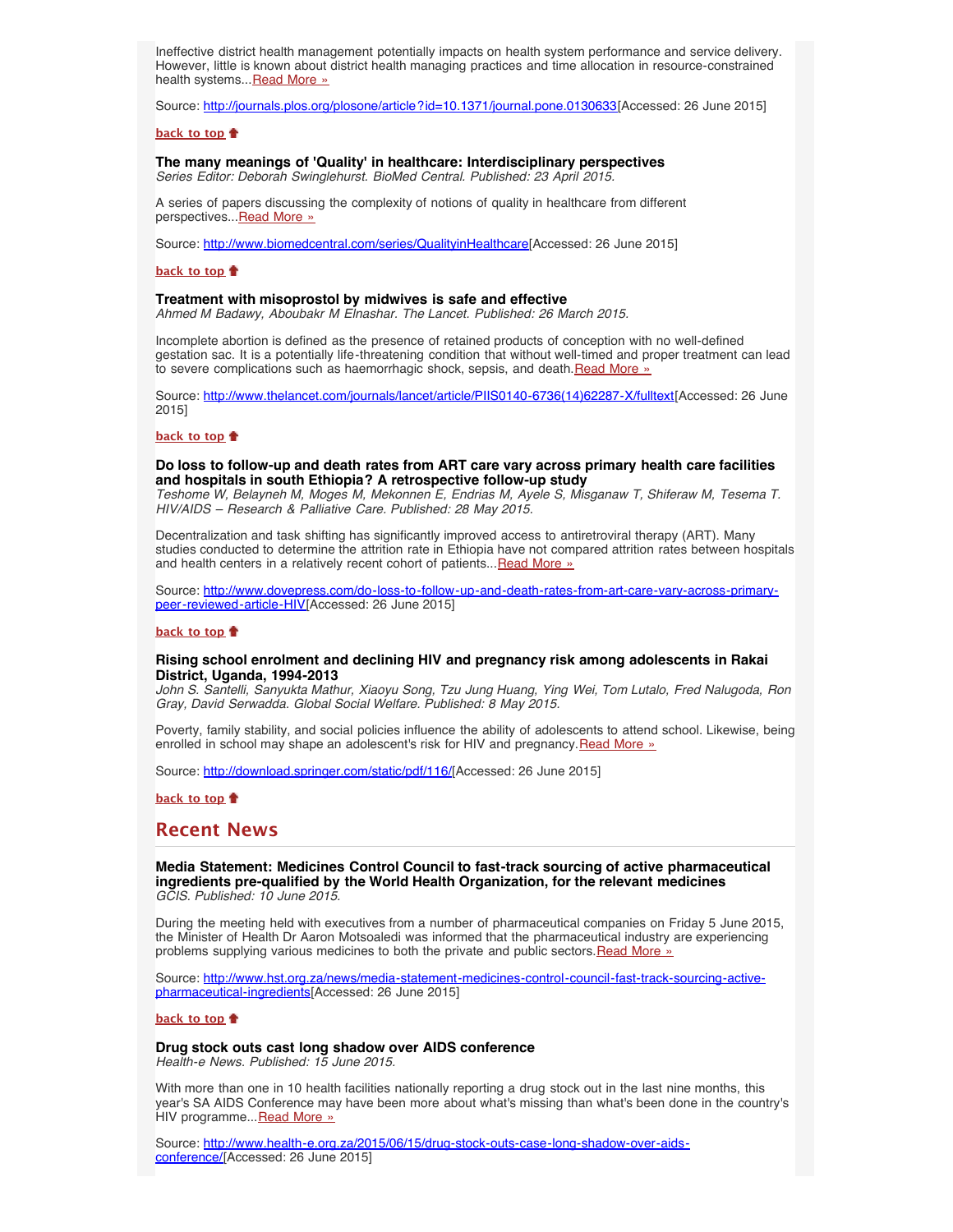### **[back to top](#page-0-3)**

#### <span id="page-2-0"></span>**Price tag of HIV response to more than double by 2033** *Health-e News. Published: 12 June 2015.*

With 3.1 million people on antiretrovirals (ARV), South Africa has the world's largest ARV programme, but sustaining it - and the HIV response - will more than double in the next two decades, according to new research. [Read More »](http://www.health-e.org.za/2015/06/12/price-tag-of-hiv-response-to-more-than-double-by-2033/)

Source: [http://www.health-e.org.za/2015/06/12/price-tag-of-hiv-response-to-more-than-double-by-](http://www.health-e.org.za/2015/06/12/price-tag-of-hiv-response-to-more-than-double-by-2033/)[2033/](http://www.health-e.org.za/2015/06/12/price-tag-of-hiv-response-to-more-than-double-by-2033/)[Accessed: 26 June 2015]

#### **[back to top](#page-0-3)**

#### <span id="page-2-1"></span>**Crisis? What crisis? Africa Check tests Free State health claims**

*Mail&Guardian. Published: 12 June 2015.*

In a statement issued by Mvambi – and Makalo Mohale, who is the spokesperson for the Free State's health MEC, Benny Malakoane – several claims about the health department's "significant progress" were made. The data on which most of these assertions were based is now publicly available, and Africa Check has investigated whether the Free State government's claims match the available data. [Read More »](http://www.hst.org.za/news/crisis-what-crisis-africa-check-tests-free-state-health-claims)

Source: [http://mg.co.za/article/2015-06-12-crisis-what-crisis-africa-check-tests-free-state-health](http://mg.co.za/article/2015-06-12-crisis-what-crisis-africa-check-tests-free-state-health-claims/)[claims/](http://mg.co.za/article/2015-06-12-crisis-what-crisis-africa-check-tests-free-state-health-claims/)[Accessed: 26 June 2015]

## **[back to top](#page-0-3)**

<span id="page-2-2"></span>**Central repository for safety reports – one year to go before mandatory use EMA Management Board confirms that repository is fit for use across EU**

*European Medicines Agency. Published: 12 June 2015.*

The European Medicines Agency (EMA) Management Board today gave its green light for the central repository for periodic safety update reports (PSURs) for medicines authorised in the European Union (EU). [Read More »](http://www.ema.europa.eu/ema/index.jsp?curl=pages/news_and_events/news/2015/06/news_detail_002346.jsp&mid=WC0b01ac058004d5c1)

Source: [http://www.ema.europa.eu\[](http://www.ema.europa.eu/ema/index.jsp?curl=pages/news_and_events/news/2015/06/news_detail_002346.jsp&mid=WC0b01ac058004d5c1)Accessed: 26 June 2015]

## **[back to top](#page-0-3)**

## <span id="page-2-3"></span>**New AHRQ-funded centers to study health systems and their efforts to disseminate patientcentered outcomes research**

*PR Newswire. Published: 15 June 2015.*

Speaking today at Academy Health's Annual Research Meeting in Minneapolis, Richard Kronick, Ph.D., director of the Agency for Healthcare Research and Quality (AHRQ), announced plans to fund three Centers of Excellence to study how high-performing health care systems promote evidence-based practices in delivering care. [Read More »](http://www.hst.org.za/news/new-ahrq-funded-centers-study-health-systems-and-their-efforts-disseminate-patient-centered-out)

Source: [http://www.prnewswire.com/news-releases/new-ahrq-funded-centers-to-study-health-systems-and](http://www.prnewswire.com/news-releases/new-ahrq-funded-centers-to-study-health-systems-and-their-efforts-to-disseminate-patient-centered-outcomes-research-300099376.html)[their-efforts-to-disseminate-patient-centered-outcomes-research-300099376.html\[](http://www.prnewswire.com/news-releases/new-ahrq-funded-centers-to-study-health-systems-and-their-efforts-to-disseminate-patient-centered-outcomes-research-300099376.html)Accessed: 26 June 2015]

#### **[back to top](#page-0-3)**

## <span id="page-2-4"></span>**Ebola outbreak: New cases in Freetown, Sierra Leone**

*BBC News. Published: 23 June 2015.*

Two new cases of Ebola have been recorded in the Sierra Leone capital Freetown, weeks after the city was thought to be free of the disease. [Read More »](http://www.bbc.com/news/world-africa-33247554)

Source: <http://www.bbc.com/news/world-africa-33247554>[Accessed: 26 June 2015]

#### **[back to top](#page-0-3)**

# <span id="page-2-5"></span>**Health labs back on even keel**

*BDlive. Published: 24 June 2015.*

Health Minister Aaron Motsoaledi says he has "righted the troubled ship" of the National Health Laboratory Service (NHLS) as provinces are now paying their bills on time, and it is moving closer to resolving its disputes with Gauteng and KwaZulu-Natal. Read More »

Source: [http://www.bdlive.co.za/national/health/2015/06/24/health-labs-back-on-even-keel\[](http://www.bdlive.co.za/national/health/2015/06/24/health-labs-back-on-even-keel)Accessed: 26 June 2015]

**[back to top](#page-0-3)**

# <span id="page-2-6"></span>**Training and Resources**

#### <span id="page-2-7"></span>**Introduction to Dementia Training Course**

*When: Various dates until 12 November 2015 Venue: Various in South Africa*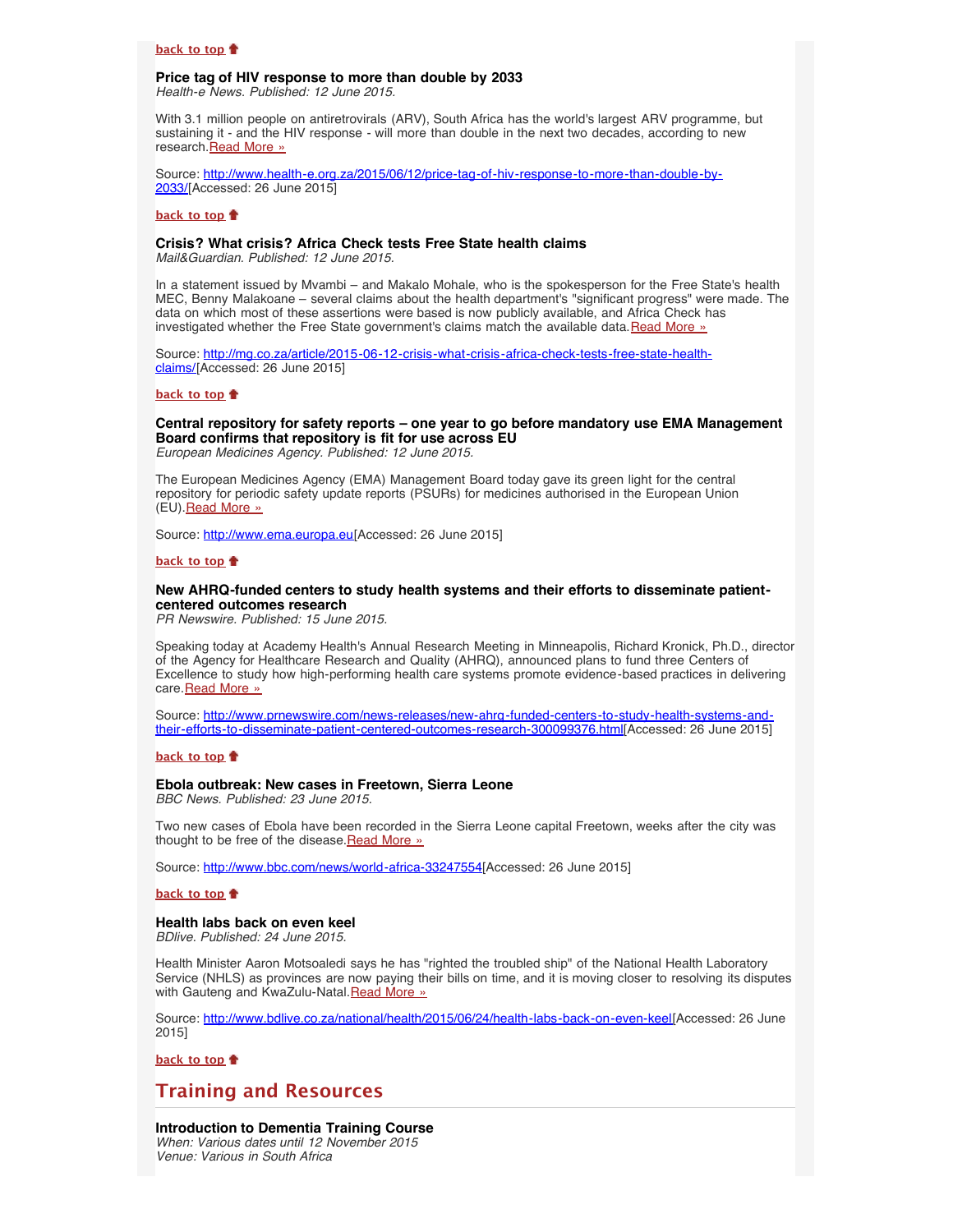*URL: <http://www.dementiasa.org/downloads/intro.pdf>*

This one-day course aims to provide Carers / Learners with a general understanding of Dementia and how to identify some of the signs and symptoms and that Dementia is not part of the "normal" ageing process.[Click](http://www.hst.org.za/events/introduction-dementia-training-course) [Here»](http://www.hst.org.za/events/introduction-dementia-training-course)

#### **[back to top](#page-0-3)**

#### <span id="page-3-0"></span>**CDC Factsheet: Tuberculosis and HIV**

*Centers for Disease Control. Published: March 2015.*

Updated fast facts on Tuberculosis and HIV. [Click Here»](http://www.cdc.gov/hiv/PDF/G-L/cdc-hiv-HIVandTB.pdf)

### **[back to top](#page-0-3)**

# <span id="page-3-1"></span>**Books, Publications, Reports and Manuals**

#### <span id="page-3-2"></span>**Sexual health, human rights and the law**

*World Health Organization. Published: June 2015.*

Drawing from a review of public health evidence and extensive research into human rights law at international, regional and national levels, the report shows how states in different parts of the world can and do support sexual health through legal and other mechanisms that are consistent with human rights standards and their own human rights obligations. [Click Here»](http://www.who.int/reproductivehealth/publications/sexual_health/sexual-health-human-rights-law/en/)

#### **[back to top](#page-0-3)**

# <span id="page-3-3"></span>**Conferences and Events**

#### <span id="page-3-4"></span>**3rd International Association of Social Sciences and Humanities in HIV (ASSHH) Conference** *When: 6-9 July 2015*

*Venue: Stellenbosch, South Africa URL: <http://www.asshhconference.org/>*

A warm welcome to the 3rd Conference of the Association for the Social Sciences and Humanities in HIV (ASSHH). As Conference Co-chairs, we have worked hard to develop an exciting programme for the meeting, which will bring together critically informed and theoretically engaged scholars and practitioners from a wide range of social science and humanities disciplines.

### **[back to top](#page-0-3)**

## <span id="page-3-5"></span>**Public Health Conference (PHC) 2015**

*When: 11-13 July 2015 Venue: Bangkok, Thailand URL: [http://www.publichealth-conference.org](http://www.publichealth-conference.org/)*

The conference is organized by Tomorrow People Organization - internationally recognized non-profit organisation with head quarters in Belgrade, Serbia. The official language of the conference is English. Attendance of delegates from more than 40 countries is expected.

#### **[back to top](#page-0-3)**

# <span id="page-3-6"></span>**AIDSImpact 2015 – 12th International Conference**

*When: 28-31 July 2015 Venue: Amsterdam, Netherlands URL: <http://www.aidsimpact.com/2015/>*

AIDSImpact is an international behavioral and psychosocial science conference that addresses issues related to HIV/AIDS prevention, treatment and care, focusing both globally and on specific communities and countries hardest hit by the HIV/AIDS epidemic. AIDSImpact first convened in Amsterdam in 1991. Now, in 2015 the 12th AIDSImpact conference returns to the city.

#### **[back to top](#page-0-3)**

## <span id="page-3-7"></span>**Medicines Utilisation Research in Africa (MURIA Group) - Botswana Workshop and Symposium**

*When: 27-29 July 2015 Venue: University of Botswana URL: <http://muria.nmmu.ac.za/Botswana-Workshop-and-Symposium-27-29-July-2015>*

The workshop and symposium are intended to develop and progress medicines utilisation research in Africa. The workshop will cater for all personnel including those just starting research in this area and those already undertaking medicine utilisation research. This will be achieved through two workshop streams (parallel sessions) and a one day symposium for researchers to present their projects and findings.

#### **[back to top](#page-0-3)**

#### <span id="page-3-8"></span>**Global Forum on Research and Innovation for Health 2015**

*When: 24-27 August 2015 Venue: Manila, Philippines*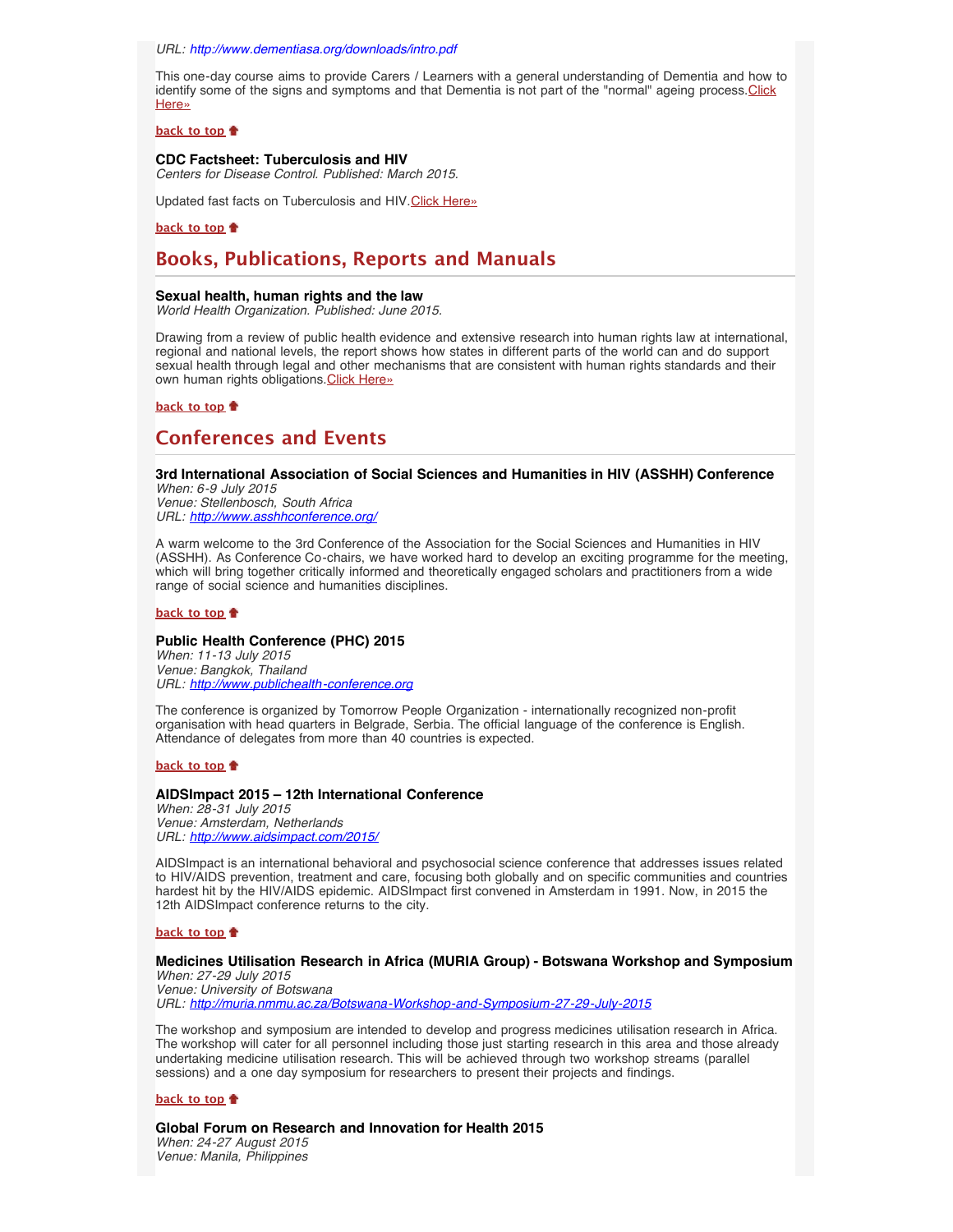*URL: [http://www.forum2015.org](http://www.forum2015.org/)*

Forum 2015 is a unique global platform to promote the role of research and innovation in creating better health, enhancing equity and stimulating development. Join other policy-makers, business and non-profit leaders, international organizations, academic and research institutions, social entrepreneurs and key stakeholders, as we work together to shape the global health research agenda locally, regionally and globally.

## **[back to top](#page-0-3)**

#### <span id="page-4-0"></span>**5th Conference of the International Society for Child Indicators**

*When: 2-4 September 2015 Venue: University of Cape Town, South Africa URL: <http://isci2015.org/>*

The 5th Conference of the International Society for Child Indicators will be held on 2-4 September 2015 in the Kramer Law Building, University of Cape Town. Researchers, practitioners, policy makers and child advocates from across the world will gather for three days to share and discuss the latest child indicator research and implications for policy and interventions.

#### **[back to top](#page-0-3)**

### <span id="page-4-1"></span>**South African Disability 2015 Expo and Conference**

*When: 17-19 September 2015 Venue: The Pavilion on the Waterfront, Cape Town, South Africa URL: <http://www.ingadaevents.co.za/current/disability-cape-town>*

It is the only public showcase on the African continent where people with any kind of disability, their caregivers, families and friends can find the manufacturers, distributors, suppliers and service providers that offer everything necessary to improve the quality of life. The event advocates the full equality and participation of persons with disabilities into society and to empower and equip people by making a meaningful contribution to their lives.

#### **[back to top](#page-0-3)**

#### <span id="page-4-2"></span>**Rural Doctors Association of South Africa (RuDASA)**

*When: 23-26 September 2015 Venue: Mpumalanga, South Africa URL: <http://www.rudasa.org.za/>*

An annual RuDASA conference has been organised almost every year since 1996, and attracts a range of rural health professionals from all over the country. The conference is a much-anticipated, vibrant forum which combines a mixture of sessions ranging from clinical skills updates for and by a wide range of health professionals to emotive discussions and workshops on issues such as justice and equity.

#### **[back to top](#page-0-3)**

#### <span id="page-4-3"></span>**Public Health Association of South Africa (PHASA) Conference**

*When: 7-9 October 2015 Venue: Southern Sun Elangeni, Durban, South Africa URL: [http://www.phasaconference.org.za](http://www.phasaconference.org.za/)*

The 11th Annual Conference of the Public Health Association of South Africa takes place between 7-9 October 2015 in Durban, KwaZulu-Natal. With 2015 being the target date for the achievement of the Millennium Development Goals, the conference will provide an opportunity to reflect on the challenges faced by South Africa and Africa in trying to achieve the MDGs.

#### **[back to top](#page-0-3)**

## <span id="page-4-4"></span>**9th Action Learning, Action Research (ALARA) and 13th Participatory Action Research World Congress**

*When: 4-7 November 2015 Venue: St. George Hotel and Conference Centre, Centurion (Pretoria), South Africa URL: <http://www.alarassociation.org/pages/events/alara-world-congress-2015>*

The theme of this World Congress is a challenge to Action Learning / Action Research practitioners the world over, whether working in resource rich or more socio-economically challenged contexts, to explain how they are contributing to the creation of a fairer world.

## **[back to top](#page-0-3)**

#### <span id="page-4-5"></span>**6th Child Health Priorities Conference: Walk the Talk**

*When: 3-5 December 2015 Venue: University of KwaZulu-Natal, Pietermaritzburg Campus, South Africa Contact: infochpc2015@gmail.com*

The theme of the conference this year is "Walk the Talk" and the focus will be the recommendations that have arisen from the Ministerial Committees looking at Maternal, Newborn and Child Mortality.

**[back to top](#page-0-3)**

# <span id="page-4-6"></span>**Job Opportunities**